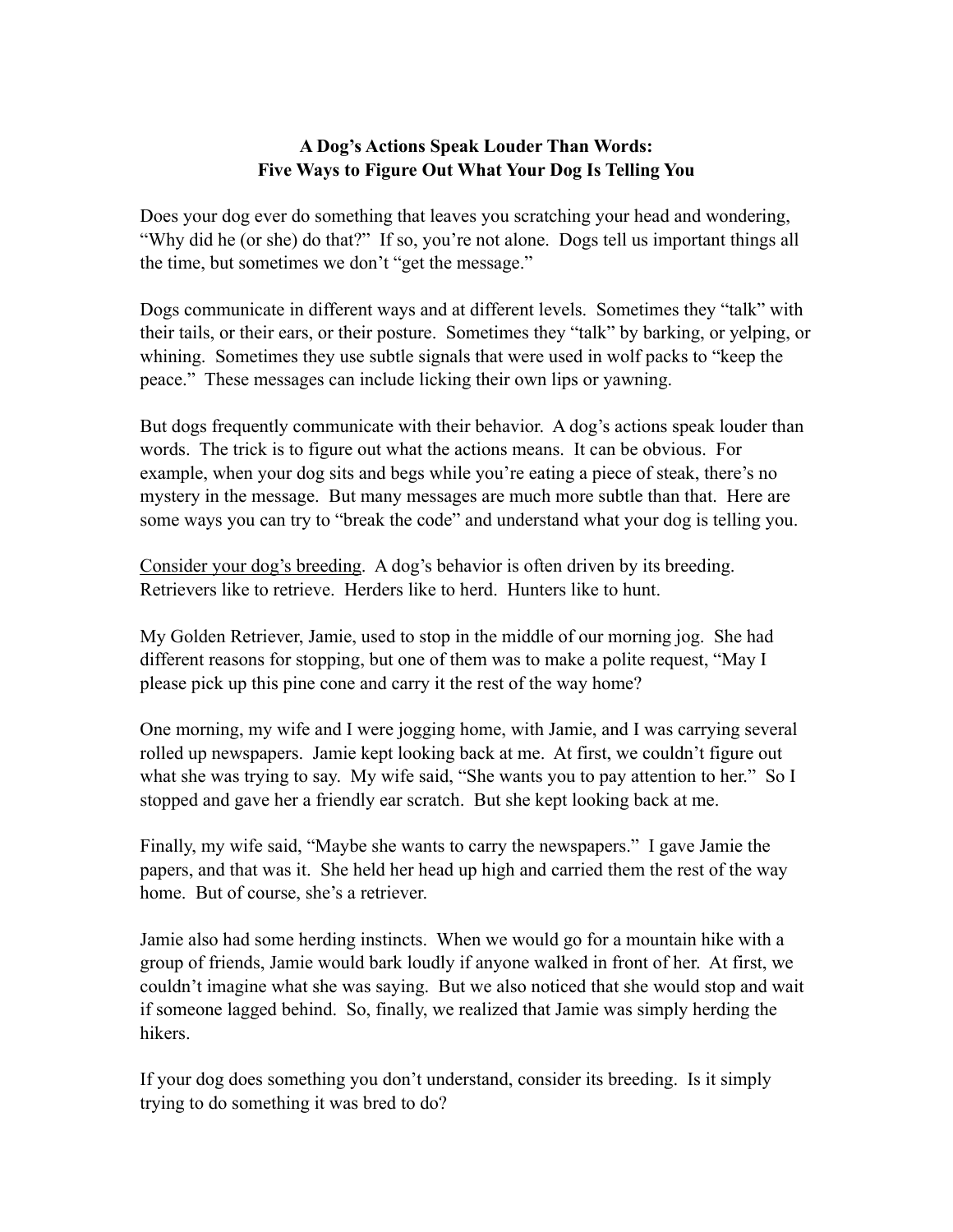Look for patterns in your dog's behavior. There was a peculiar pattern in Jamie's decisions about "where to be." I believe that dogs are pretty thoughtful about deciding where to hang out. Sometimes, they choose places for reasons.

Sometimes Jamie would station herself comfortably along the hallway outside my office. She would lie on the floor with her body close to the wall.

At other times, she would position herself across the hallway, forcing me to step over her if I wanted to walk down the hallway.

Finally, I connected the dots. When I was working around the house and showed no signs of leaving, Jamie would lie along the wall. But if I put on business clothes or packed up my briefcase, she put her body across the hallway, as if to say, "Please don't go!"

Callie, my Golden Retriever puppy, has one toy that she treats differently from her other toys. By observing when she plays with it and how she treats it (with reverence), my wife and I have concluded that this toy (Callie's "Stinky") is her security object. She uses it as a calming device almost every evening before bedtime.

Sometimes, to figure out what your dog is saying, you have to "connect the dots." Is there a pattern to the behavior? When does it happen? Where does it happen? How often does it happen? It might take some patience, but you'll "break the code."

See if your dog is connecting the dots. Speaking of "connecting dots," dogs are pretty good dot-connectors, too. They don't miss much. One of my favorite examples of how Jamie "connected the dots," is how excited she used to get when I pulled my green backpack out of the front hall closet at Lake Arrowhead.

When Jamie saw that backpack come out of the closet, she would run to her water dish, take a big drink of water, and then stand by the front door in excited anticipation. This was all because she knew that the green backpack was a signal that we were going to the lake for a swim and she would get to swim and retrieve her "floppy disc." Jamie connected the dots.

Dogs are good observers of our people behavior. So one question to ask, when your dog does something you don't understand, is, "Have I sent some kind of signal?" "Have I done something to tell my dog what I'm doing or what might happen next?" When I get up from my desk, Callie almost always runs down the hallway, because she assume that I'm either walking her outside to go pee, or I'm going to let her out in the back yard to play soccer, which is her favorite thing to do.